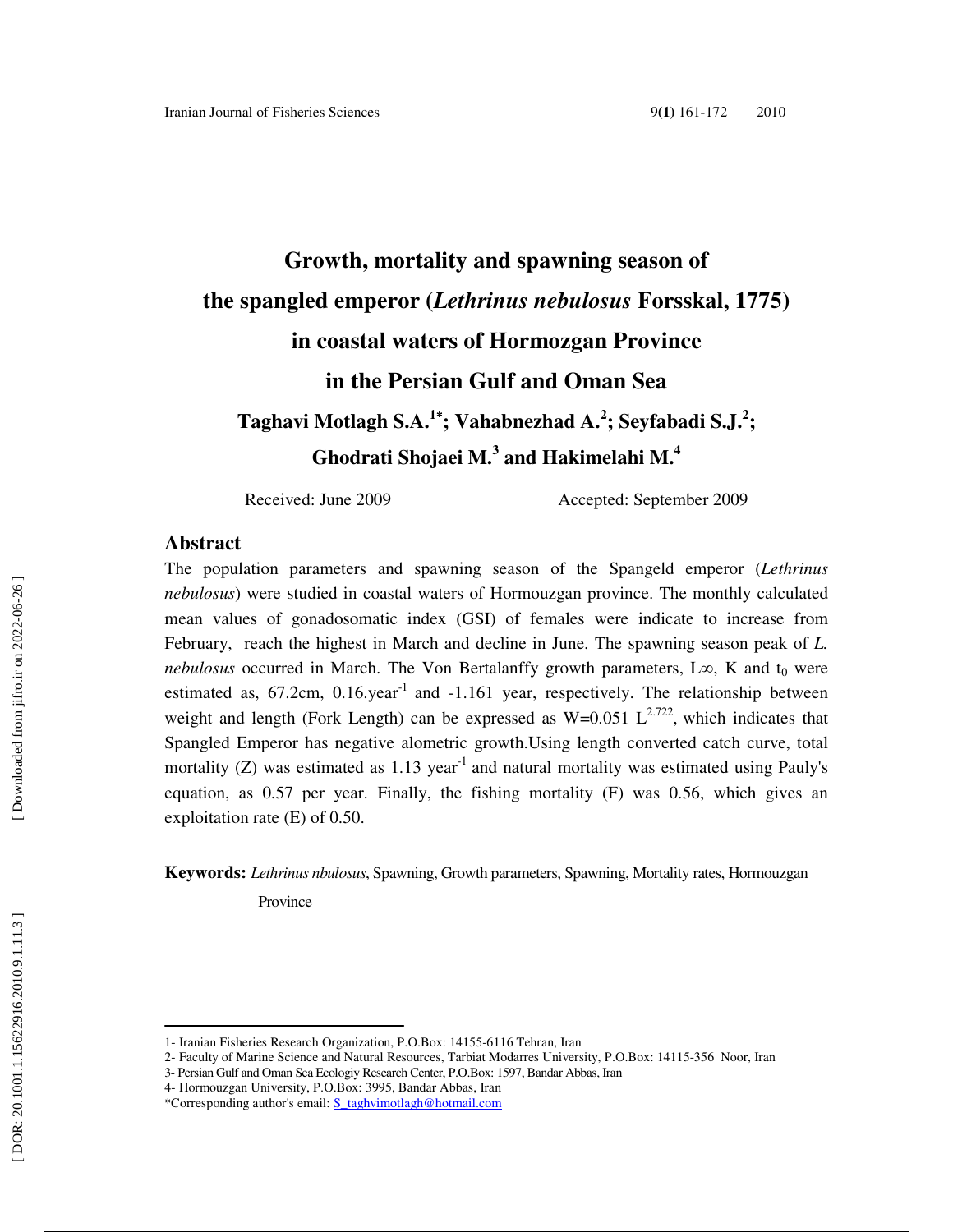## **Introduction**

Fisheries management relies on understanding the fish population's dynamics while determining the biological parameters, including size at maturity, duration of the spawning season, as well as growth and mortality estimates (Tracey *et al*., 2006).

 Fishes of the family Lethrinidae are abundant in the coastal part of tropical and subtropical Indo-Pacific. *Lethrinus nebulosus* (Forsskål, 1775), is distributed throughout the Indo-West Pacific from the Red Sea and East Africa to southern Japan and Samoa (Young & Martin, 1982). There are about 20 species of this family (Lethrinidae) in the FAO area51 (Fischer & Bianchi, 1984). *Lethrinus nebulosus* is a large tropical species reaching 80.0cm total length and 8.4kg total weight (Randall, 1995). Studies on the biological aspects of the *L. nebulosus* including age, growth and mortality as well as food and feeding habits have been carried out in the Pacific Ocean,

Red Sea and the Persian Gulf (Kuo & Lee, 1986; Morales-Nin, 1988; Rathacharen *et al*., 1995; Al Sakaff & Esseen, 1999; Al-Sayes *et al*., 1988; Ibrahim *et al*., 1988; Ezzat *et al*., 1992; Grandcourt *et al.*, 2006).

 Along the 4 Iranian coastal provinces in south part (from east to west) Sistan and Baluchestan, Hormouzgan, Bushehr and Khouzestan), spangled emperor is targeted by local fishers who used different fishing methods such as traps (locally named Gargoor and Gillnets). Owning to its high value and demand *L. nebulosus* has become a target species for a part of fishermen in southern waters of Iran especially for Hormozgan province fishermen. Landing data from 1997 to 2007 shows that more than 60% of the *L. nebulosus* catches were landed in the Hormozgan province and 21% in Bushehr (Table 1). The landing from southern waters of Iran (Persian Gulf and Oman Sea) has slightly increasing trend from 1997 onwards  $(r = 0/8)$  (Fig. 1).

| Table1: Nominal catch (t) of <i>L.nebulosus</i> from Iranian waters of the Persian Gulf and Sea of |
|----------------------------------------------------------------------------------------------------|
| Oman (Department of Fisheries Statistics, Iranian Fisheries Organization (Shilat), 2008)           |

| Province/vear     | 1997 | 1998 | 1999 | 2000 | <b>2001</b> | 2002 | 2003 | 2004 | 2005 | 2006 | 2007 |
|-------------------|------|------|------|------|-------------|------|------|------|------|------|------|
| Khozestan         | 14   | 31   | 60   | 35   | 35          | 91   | 126  | 329  | 162  | 129  | 55   |
| <b>Busher</b>     | 194  | 190  | 200  | 210  | 219         | 356  | 290  | 397  | 343  | 368  | 264  |
| Hormozgan         | 461  | 589  | 340  | 395  | 462         | 716  | 816  | 1437 | 1260 | 1315 | 1089 |
| Sistan $&$        | 100  | 176  | .70  | 85   | 156         | 106  | 115  | 149  | 33   | 267  | 72   |
| <b>Bluchestan</b> |      |      |      |      |             |      |      |      |      |      |      |
| Total             | 769  | 986  | 770  | 725  | 872         | 1269 | .347 | 2312 | 1798 | 2079 | 1480 |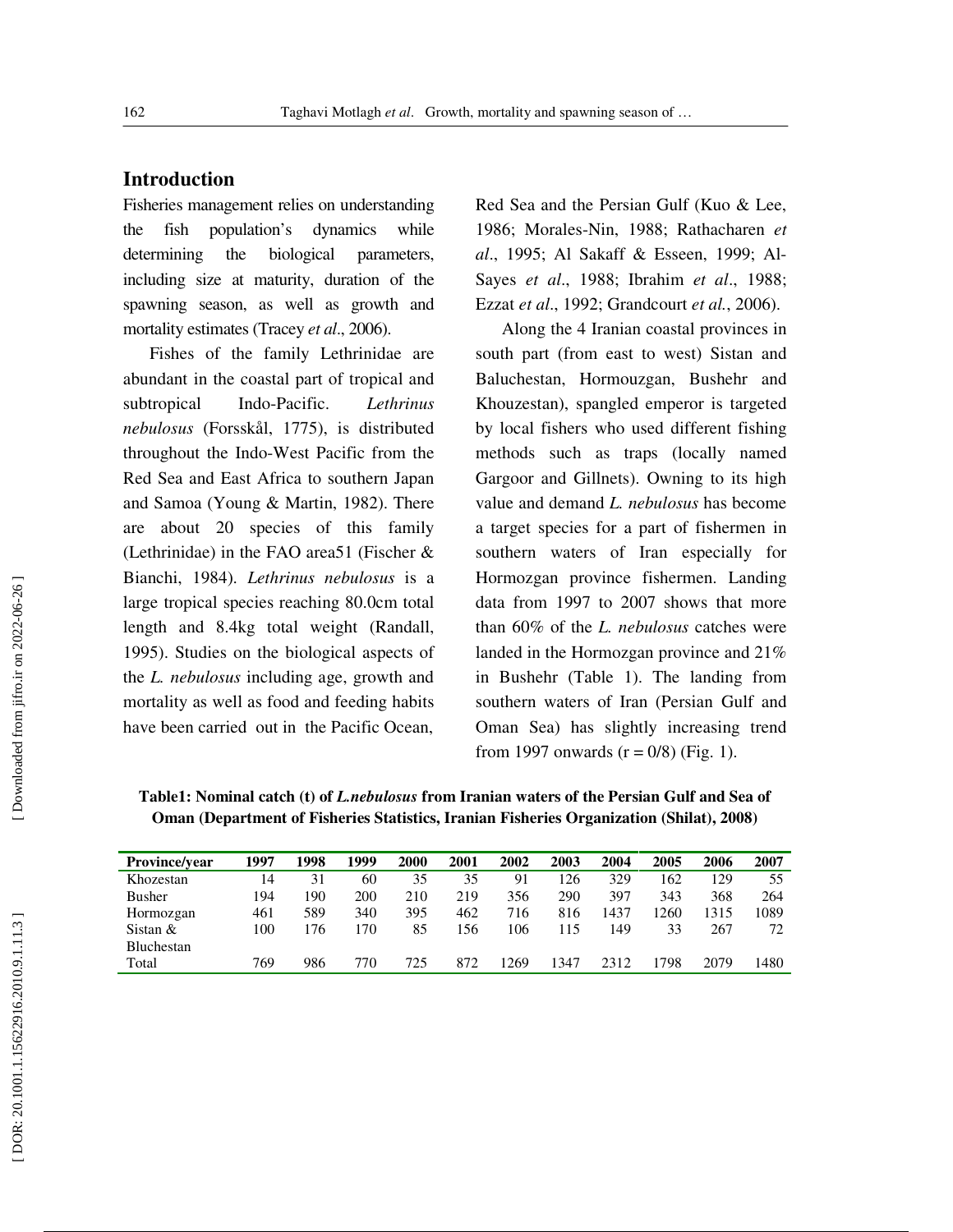

**Figure 1: Trend of total yearly catches of** *L. nebulosus* **in Persian Gulf and Sea of Oman (1997-2007)** 

 The present study was undertaken to evaluate the spawning season and growth characteristics of this species in the Iranian waters, using FiSAT II on size composite data from 2007 to 2008. The objectives of this study are therefore to answer some of the questions pertaining to growth, reproductive activity, mortality and exploitation rate of *L. nebulosus* in Hormozgan province waters.

## **Materials and methods**

Monthly samples of *L. nebulosus* (September 2007 to August 2008) were collected from landing sites (Jask, Kong and Gheshm) of the Hormouzgan province. The study areas are shown in Fig. 2.

The specimens were collected directly and regularly from small scale fishermen. The fork length of 1800 and weight of 300 specimens were measured during study period. Fork length measured to the nearest

cm for all fishes and total weight (TW) of individual fishes to the nearest 0.01kg was measured. Each month 30 individuals were sampled and transferred to the laboratory for reproduction studies. The gonad weight in grams was recorded. The gonadosomatic index (GSI) was calculated monthly by the following equation (Biawas, 1993):

GSI = (gonad weight/fish weight without gonad)\*100

The time of spawning for *L. nebulosus* in Hormozgan province waters (Persian Gulf and Sea of Oman) is estimated by the relative size or weight of gonads over the one year study period.

The length and weight relationship was determined by the equation  $W = a L^b$ , in order to verify if calculated b was significantly different from 3, the Student's t-test was employed (Zar, 1996).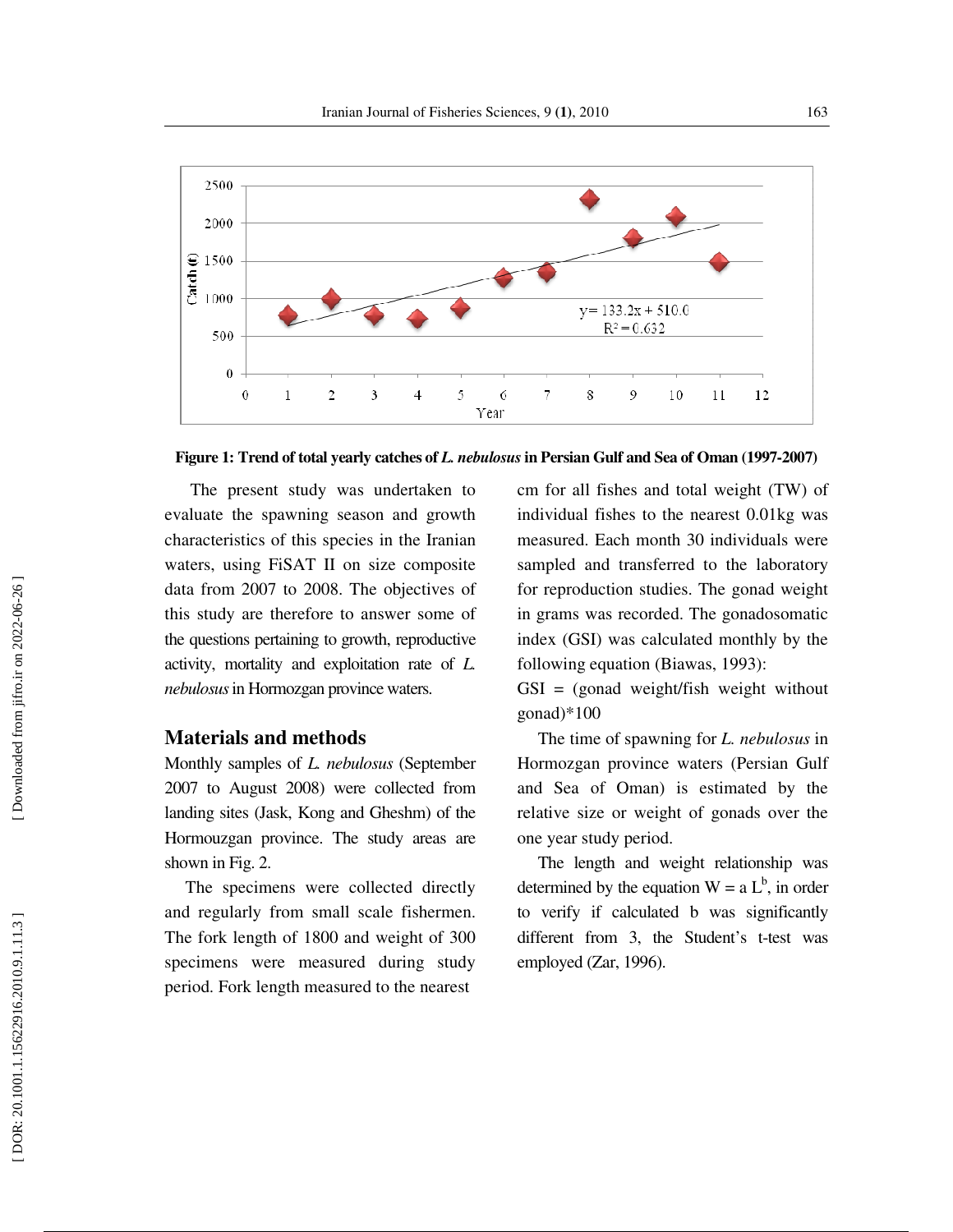

**Figure 2: Location of three landing sites where** *L. nebulosus* **were sampled (2007-2008)** 

The catch data, available from Department of Fisheries Statistics (Iranian Fisheries Organization, 2008), were also utilized. Length measurements of monthly samples of *L.nebulosus* were pooled and grouped by 1cm interval for purpose of growth estimation.

 Bhattacharia's method was used to identify the mean size of different cohorts (Pauly & Caddy, 1985; Sparre & Venema, 1992). The mean size, were then used for the estimation of Von Bertalanffy growth parameters, ∞ and K using modal progression analysis method.

The parameter  $t_0$  of the growth equation was estimated using the following equation (Pauly, 1980):

Log(t<sub>0</sub>)=-0.3922--0.2752log(L∞)-1.038log(K).

 In order to facilitate the comparison of the results with those of other studies, growth performance index  $(\Phi)$  was estimated by the following equation (Pauly & Munro, 1984):

 $\Phi = \log(K) + 2\log(L\infty)$ 

 The total mortality coefficient *Z* was estimated using the linear length-converted catch curve method, using the final estimates of L ∞ and k and the length distribution data (Gayanilo & Pauly, 1997). The natural mortality M was estimated using (Pauly, 1980) empirical equation relating M, L ∞, k and T.

Log (M) =  $-0.0066 - 0.279 \log(L\infty) + 0.6543$  $log(K) + 0.4634 log(T)$ 

The mean annual environment temperature (T) used in the estimation was 26.5 ○C (courtesy of the Iran Environment Public Authority). Fishing mortality rate (F) was calculated as (Sparre & Venema, 1992):  $F = Z - M$ .

The exploitation rate (E), was computed by dividing F by Z (Pauly, 1983).

 The computer software FiSAT2 (www.fao.org/fi) and Ms Excel were used for the analysis and estimation of the above mentioned biological parameters.

## **Results**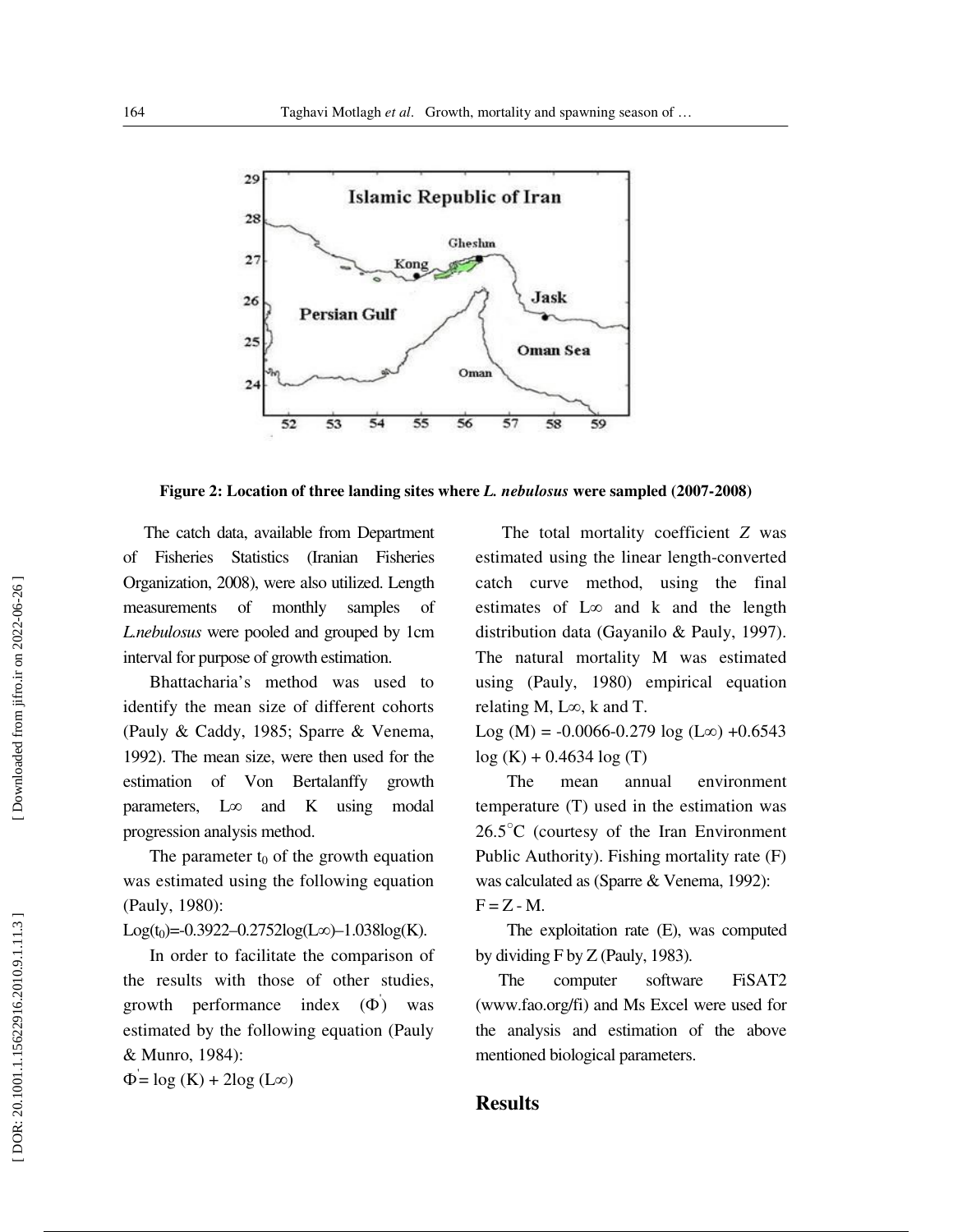The monthly mean values of gonadosomatic (GSI) indexes for females are presented in Figure 3, which shows that the monthly mean value of GSI starts to increase from February, reach the highest in March and decline in June. It could be concluded that there was one peak of spawning period for *L. nebulosus* in March.

The length frequency (FL) of *L. nebulosus* ranged from 17 to 64.5cm, the size of 39-40cm was predominated (Fig. 4).

The length-weight relationship of the form  $W = a L<sup>b</sup>$  was estimated for both sex together (Fig. 5), and the parameters were estimated as:

 $a = 0.0518$  and  $b = 2.722$ ,  $r = 0.987$ ;

Verifying calculated b with 3, using Student's t-test, there was significant difference between calculated b and 3  $(P<0.05)$ .



**Figure 4: Length frequency distribution for** *L. nebulosus* **in the Hormozgan province in the Persian Gulf and Oman Sea** 

Downloaded from jifro.ir on 2022-06-26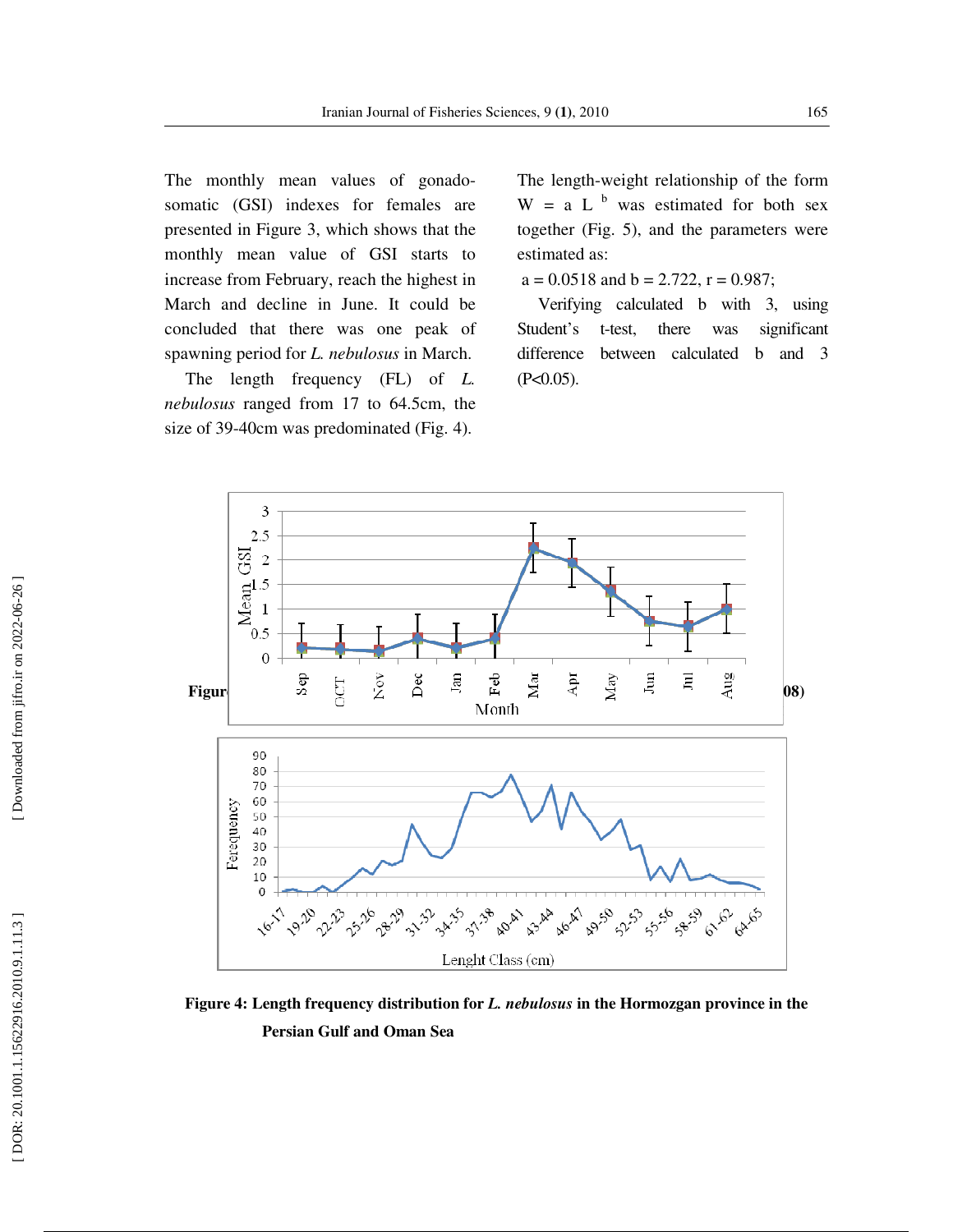

**Figure 5: The length-weight relationship curve for both sexes of** *L. nebulosus*

The mean lengths identified in the length distribution of *L. nebulosus* for the Hormozgan province was then used to estimate L $\infty$ , K and t<sub>0</sub> of the Von Bertalanffy equation as 67.2cm, 0.16 (per year) and -1.161 year, respectively (Fig.6). These results gave a growth performance index  $(\Phi)$  of 2.86 for this species in this area.

Using length-converted catch curve, total mortality rate (Z) was estimated as 1.13 year<sup>-1</sup> (r = 0.989) (Fig.7). Natural and Fishing mortality were estimated 0.57 and  $0.56$  year<sup>-1</sup> respectively, which give E value as 0.5.



Figure 6: Growth curve fitted from mean lengths of the length frequency distribution for *L*. *nebulosus* **from the Persian Gulf and Oman Sea (Hormouzgan province waters).**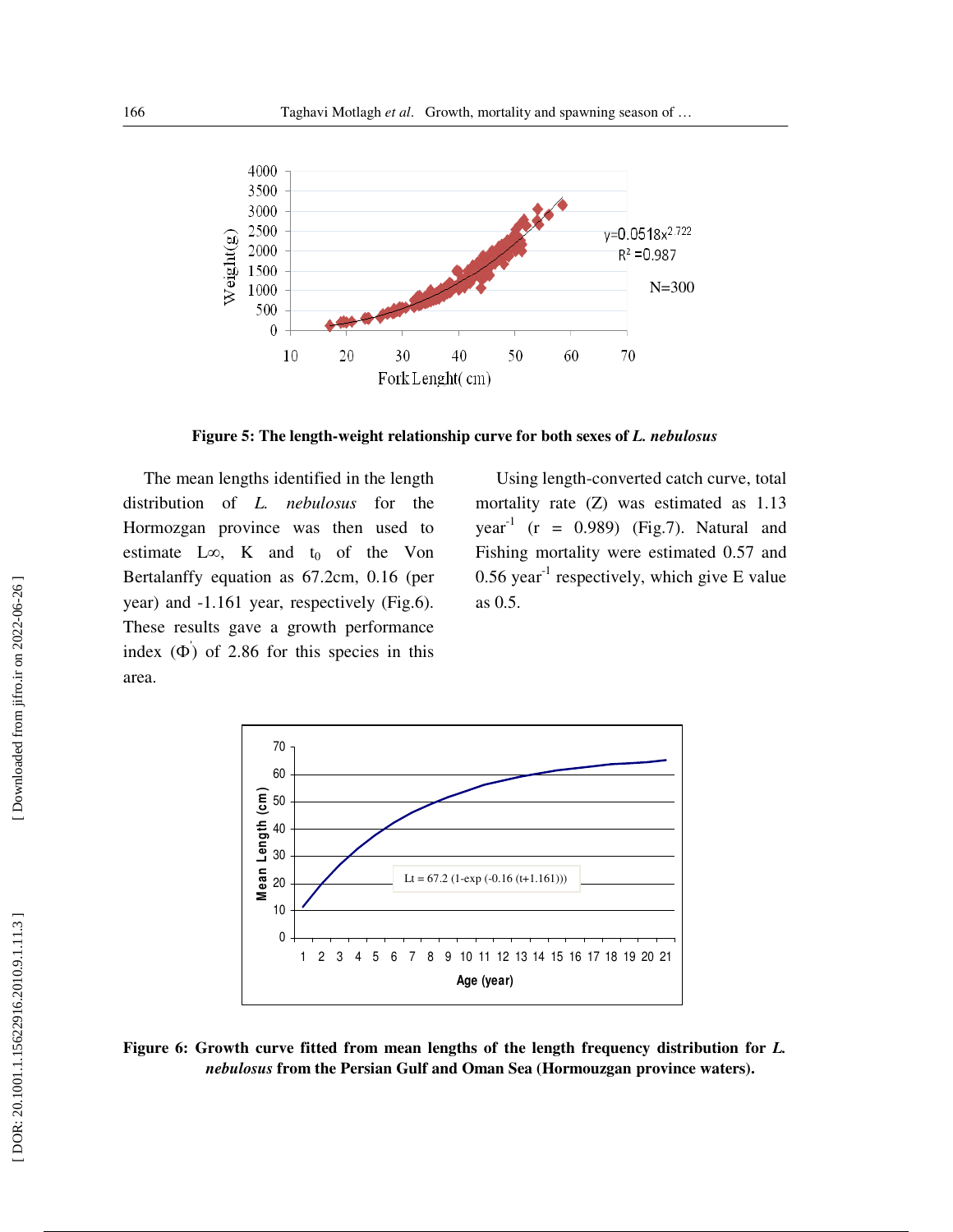



| Table 2: Length- weight relationship of L. nebulosus in FAO area51 |
|--------------------------------------------------------------------|
| (Type of measurement was fork length)                              |

| Area                  | a      |       | <b>References</b>       |
|-----------------------|--------|-------|-------------------------|
| South of Iran         | 0.051  | 2.722 | Present study           |
| Gulf of Aden          | 0.0161 | 2.970 | Sanders et al., 1984    |
| Kuwait                | 0.0173 | 3.01  | Baddar, 1987            |
| Southern Persian Gulf |        | 2.88  | Grandcourt et al., 2006 |

**Table 3: Summary of the growth parameters estimated for** *L .nebulosus* **from the FAO area51** 

| Area                          | $\mathbf{L}\infty$ (cm)<br>$K$ (per year) |                 | $t_0$          | <b>Source</b>            |
|-------------------------------|-------------------------------------------|-----------------|----------------|--------------------------|
| Southern Persian Gulf         | 66.2                                      | $-3.00$<br>0.11 |                | Grandcourt et al., 2006  |
| Emirate of Abu Dhabi          | 61.08                                     | 0.14            | $-2.34$        | Grandcourt et al., 2002  |
| Kuwait                        | 62.73                                     | 0.19            | F              | Baddar, 1987             |
| Coastal area of Mauritius     | 85-87.26                                  | $0.205 - 0.275$ | $-0.01 t_0 -1$ | Rathacharen et al., 1995 |
| Gulf of Aden                  | 87                                        | 0.09            | 0.54           | Al Sakaff & Esseen, 1999 |
| South<br>of<br>waters<br>Iran | 67.2                                      | 0.16            | $-1.161$       | Present study            |
| (Persian Gulf & Oman Sea)     |                                           |                 |                |                          |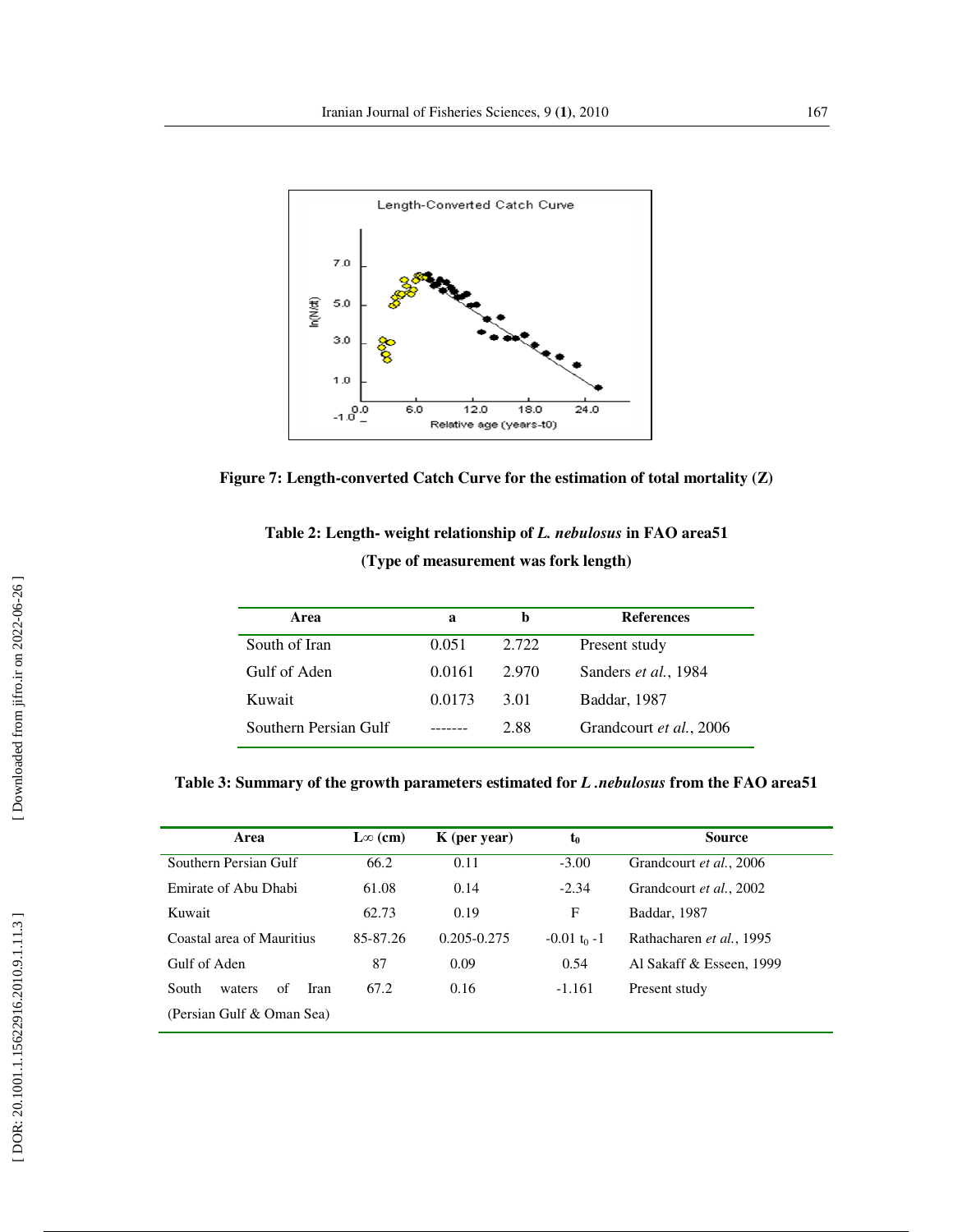#### **Discussion**

There was well defined peak in the March for reproductive cycle of spangled emperor (*L. nebulosus*) in the Southern Iranian waters (Persian Gulf and Sea of Oman). Comparing the results of the present study with Grandcourt *et al* (2006) study, in the southern Persian Gulf (Abu Dhabi waters), it reveals that the spawning season for this species in southern Persian Gulf (Abu Dhabi waters) occurred from April to May, but in the Iranian waters (Hormouzgan province) occurred from March and ended in June, which shows seasonal reproductive cycles are nearly common among tropical fishes (Grandcourt *et al.,* 2006).

 The maximum, minimum and mean weights were 64.5, 17cm and 1303.6g, respectively. The b value of the length-weight relationship for *L. nebulosus* in the present study was estimated to be b=2.722, which indicates negative allometric growth (King, 1995). The b values estimated by different authors for *L. nebulosus* in area51 are demonstrated in Table 2. The reasons for the variation of b in the different regions are said to be due to seasonal fluctuations in environmental parameters, such as physicological conditions of the fish at the time of collection, sex, gonadal develop-ment and nutritive conditions in the environment of fish (Biswas, 1993).

The growth curve estimated for this species using the above growth parameters indicates that spangled emperor (*L. nebulosus*) attains

19.6cm, 26.7cm, 32.7cm, 37.8cm and 42.1 cm fork length respectively from  $1^+$  to  $5^+$  years age (Fig. 6).

 The estimated K (0.16 per year) revealed that, although the spangled emperor can be characterized of fish with low growth rate (Rathacharen *et al.*, 1995), but estimated  $t_0$ with negative sign  $(-1.61)$  suggests that juveniles of emperor grew more quickly. Various estimate of growth parameters of *L. nebulosus* available from other studies in the FAO area51, are tabulated in Table 3.

Grandcourt *et al.* (2006) calculated L∞ and K for this species in the southern Persian Gulf as 66.2cm 0.11 per year which agree with the results of the present study. Also the results of present study are coinciding with Badder (1987) work in Kuwait waters. A trade-off between growth rate (K) and maximum size  $(L\infty)$  is often found. This trade off is influenced by several factors, like temperature, mortality, or food availability. Increased food availability causes a shift towards larger maximum size, but may not increase the growth rate (Torcu-Koc *et al*., 2004).

Our value of  $\Phi(2.8)$  is similar to that estimated by Grandcourt *et al.*, 2002 (2.8) for the Emirate of Abu Dhabi waters, suggesting a similar growth pattern for this stock of *L. nebulosus* in these two area, when accounting for inter-correlation in parameter estimation. It is however, interesting to note that, growth parameters ( $L\infty$ , K and  $t_0$ ) estimated in the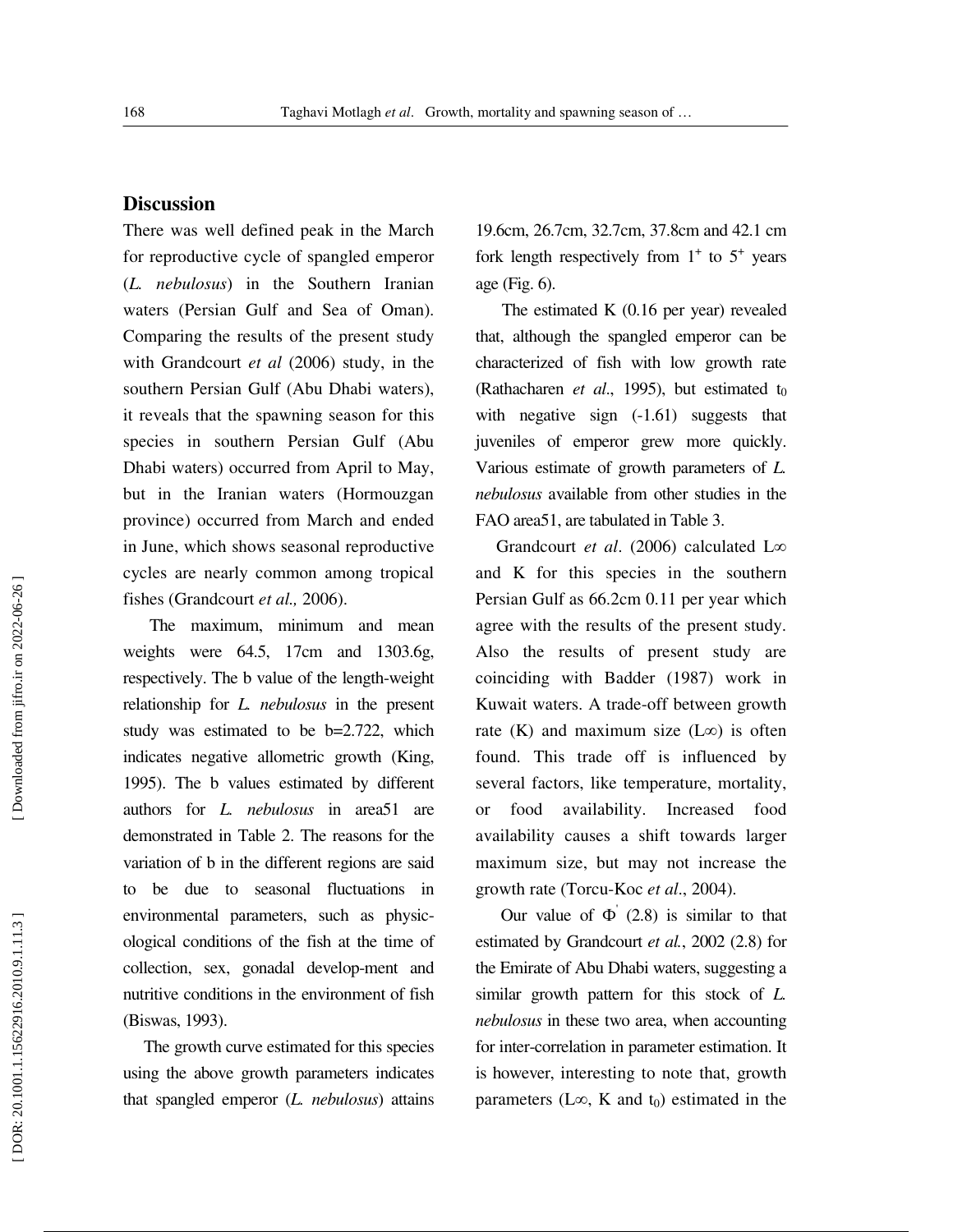Gulf of Aden and Mauritius coastal area are highly variable in comparing to other areas which might be due to different ecological situations of Aden Gulf and Mauritius coastal areas with other areas in north-west Indian Ocean.

 The total mortality was estimated at 1.13 year<sup>-1</sup> and natural mortality at  $0.57$  $year<sup>-1</sup>$  resulting in optimal fishing mortality and consequently an optimal value of exploitation rate (E=0.5). The total and natural mortality estimated in the present study is higher than the values estimated by Grandcourt *et al.*, 2006 (Z= 0.56, M= 0.20) in Persian Gulf and Oman Sea which might be due to lower fishing pressure on *L. nebulosus* in other part of the Persian Gulf and Oman Sea.

Small changes in the growth parameters used could seriously affect the computed mortality rates (Tserpes & Tsimenidis, 2001) and to describe the current position of this stock there were lack of information on the effect of fishing on recruitment and behavior pattern of spangled emperor. However, the exploitation ratio  $E = 0.50$ , revealed rational exploitation of this stock in the study area. In addition, to keep the level of fishing at which catches are sustainable, conserve the level of spawning stock and reduce the effect of fishing on the biomass, the fisheries strategy should be planned so that the fishing period follows the reproductive period.

#### **References**

- **Al Sakaff, H. and Esseen, M., 1999.** Lengthweight relationship of fishes from Yemen waters (Gulf of Aden and Red Sea). Naga, World Fish Center Quarterly, 22**(1):**41-42.
- **Al-Sayes, A., Al-Sedfy, H. and Al-Mulla, A., 1988.** Some biological characters of *Lethrinus nebulosus* (Forskål) in the Persian Gulf. Bulletin of the National Institute of Oceanography and Fisheries (Egypt), 14**(2):**227-237.
- **Baddar, M.K., 1987.** A preliminary study of the population dynamics of a sheiry, the starry pigface bream, *Lethrinus nebulosus*. Kuwait Bulletin of Marine Science, **9:**215- 220.
- **Biswas, S.P., 1993.** Manual of methods in fish biology. South Asia Publishers. Pvt. Ltd, New Delhi, 195P.
- **Department of Fisheries Statistics**, **2008.** Iranian Fisheries Organization (Shilat), Verbal relation.
- **Ezzat, A.A., El-Sayed, A.M. and Al-Dossary, N.A.M., 1992.** Growth of fish *Lethrinus nebulosus* from the Persian Gulf waters off Dammam (Saudi Arabia), Indian Journal of Marine Sciences, New Delhi, India. 21**(4):**284-286.
- **Fischer, W. and Bianchi, G., 1984.** FAO species identification sheets for fishery purposes. Western Indian Ocean (Fishing Area 51). Prepared and printed with the support of the Danish International Development Agency, FAO. Vol. 2, 257P.
- **Gayanilo, F. and Pauly, D., 1997.** FAO-ICLARM Stock Assessment Tools (FISAT)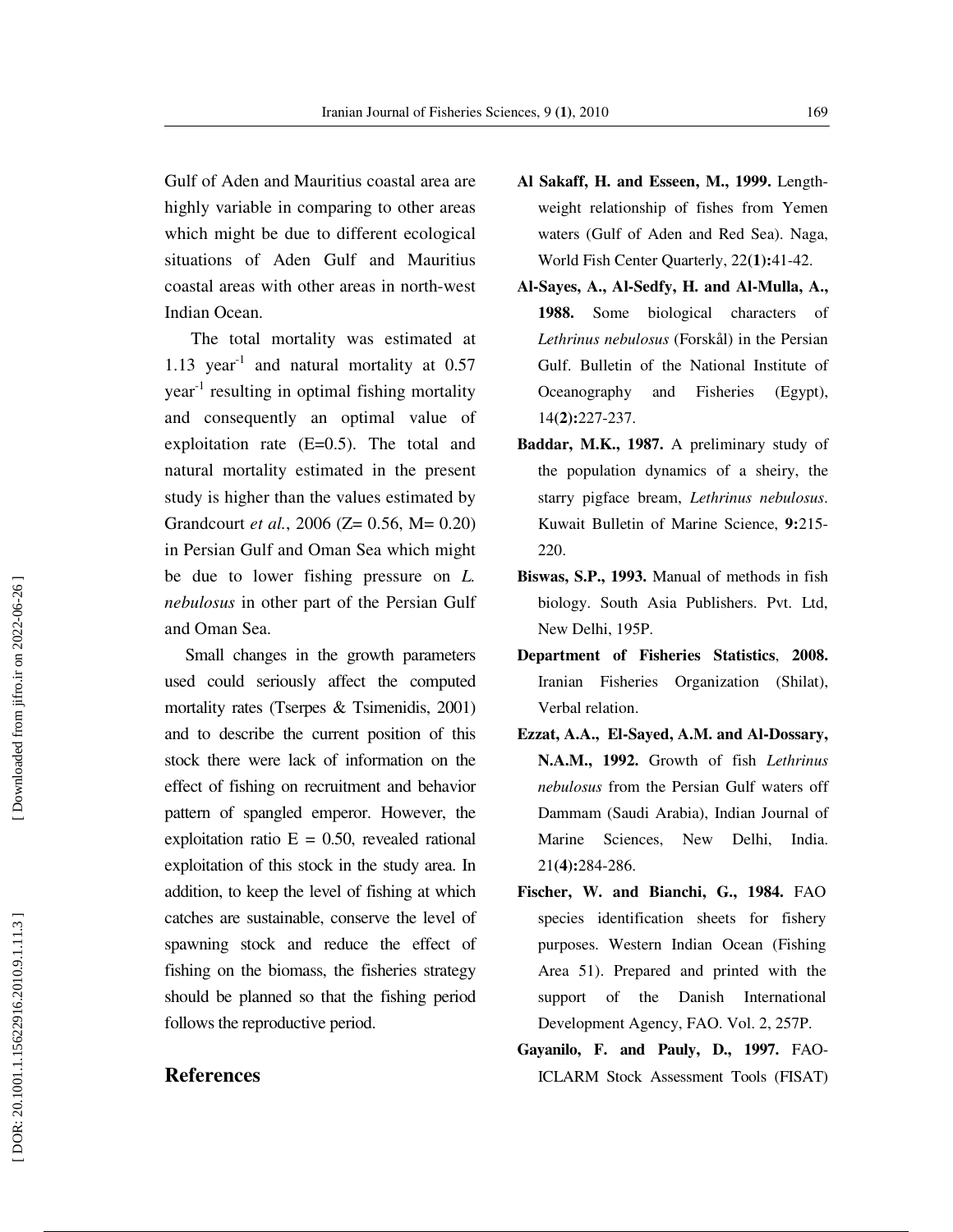Reference Manual. FAO Computerized Information Series (Fisheries), Vol. 8, 262P.

- **Grandcourt, E.M., Al Shamsi, A.T. and Francis, F., 2002.** Annual Fisheries Statistics for Abu Dhabi Emirate 2002, Environmental Research and Wildlife Development Agency, Govt. Abu Dhabi. United Arab Emirates. 91P.
- **Grandcourt, E.D., Thabit, Z. and Al-Shamsi, F.F., 2006.** Biology and assessment of the painted sweetlips (*Diagramma pictum*  (Thunberg, 1792)) and the spangled emperor (*Lethrinus nebulosus* (Forsskål, 1775)) in the southern Persian Gulf. Fisheries Bulletin, **104:**75–88.
- **Ibrahim, M.A., El-Bary, K.A. and Al-Khayat, J.A., 1988.** Age determination and growth studies of *Lethrinus nebulosus* (family Lethrinidae) for Qatar waters, Persian Gulf. Bulletin of the National Institute of Oceanography and Fisheries (Egypt), 14**(2):**87-98.
- **King, M., 1995.** Fisheries biology assessment and management, Blackwell Science Ltd., London, UK. 341P.
- **Kuo, C.L. and Lee, S.S., 1986.** Age and growth of common porgy, *Lethrinus nebulosus* (Forsskål) in shelf waters off northwest Australia. Journal of the Fisheries Society of Taiwan, **3:**39-57.
- **Morales-Nin, B., 1988.** Age determination in a tropical fish, *Lethrinus nebulosus* (Forsskål) (Teleosteii: Lethrinidae) by means of otolith interpretation. Investigation Pesquera, **52:**237–244.
- **Pauly, D., 1980.** On the interrelationships between natural mortality, growth parameters, and mean environmental temperature in 175 fish stocks. Roma, Italy. 450P.
- **Pauly, D., 1983.** Some simple methods for the assessment of tropical fish stocks. FAO Fish Technical Report, Roma, Italy. 55P.
- **Pauly, D. and Munro, J.L., 1984.** Once more on the comparison of growth in fish and invertebrates. Fishbyte, Vol. 2, 21P.
- **Pauly, D. and Caddy, J., 1985.** A modification of Bhattacharya's method for the separation of normal distributions. FAO Fisheries Circular, Vol. 781, 16P.
- **Randall, J.E., 1995.** Coastal fishes of Oman University. Hawaii Press, Honolulu, HI, 439P.
- **Rathacharen, S., Venkatasami, A., and Degambur, D., 1995.** Growth parameters and rates of mortality of Epinephelus fasciatus, *Lethrinus nebulosus*, *Siganus sutor, Naso unicornis* and *Mugil cephalus* from the coastal areas of mauritius as estimated from analyses of length frequencies. Albion Fisheries Research Centre, 12P.
- **Sanders, M.J., Kedidi, S.M., and Hegazy, M.R., 1984.** Stock assessment for the spangled emperor (*Lethrinus nebulosus*) caught by small scale fishermen along the Egyptian Red Sea coast. Project for the development of fisheries in the areas of the Red Sea and Gulf of Aden. FAO/UNDP RAB/83/023/01. Cairo, Egypt. 41P.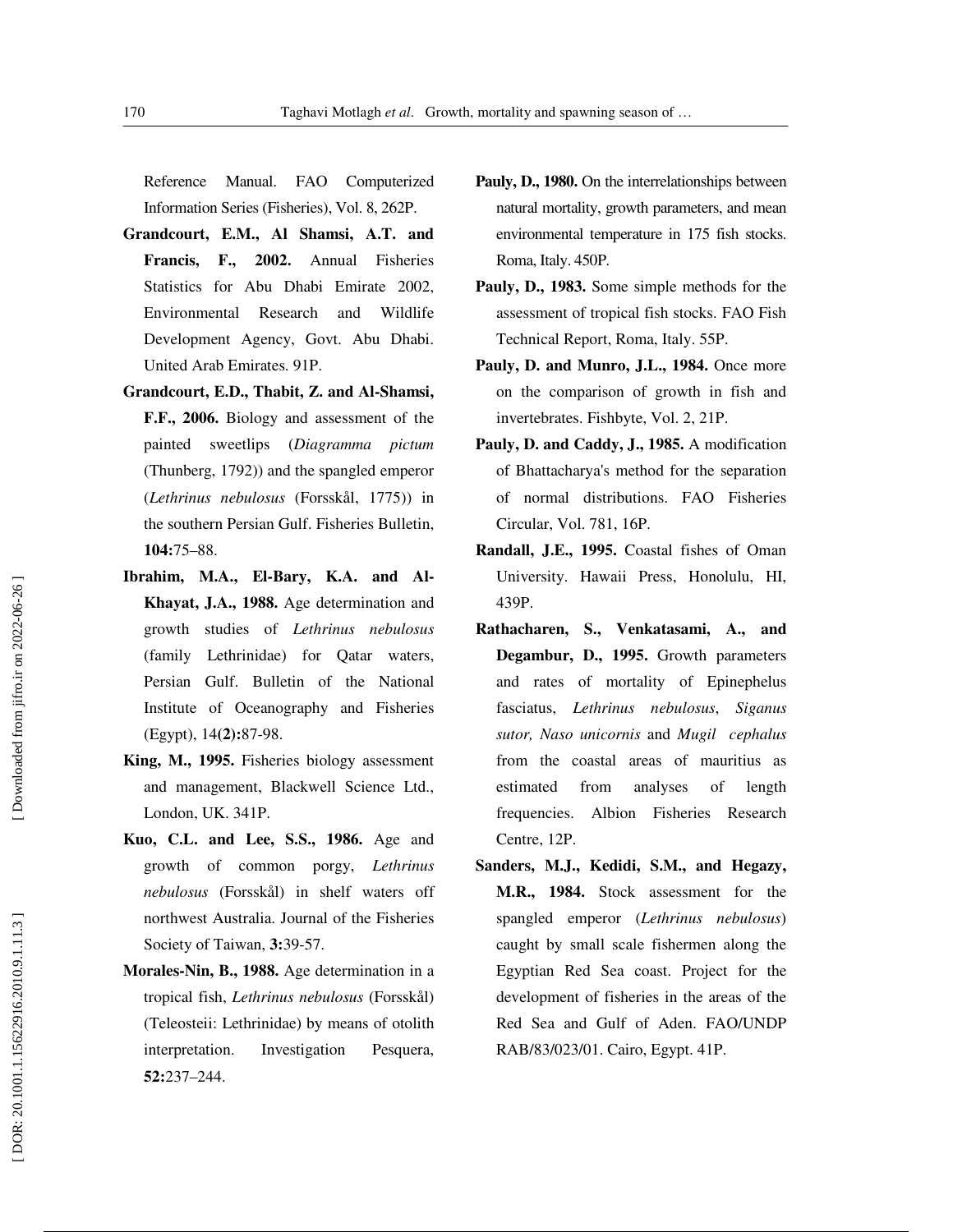- **Sparre, P., and Venema, S.C., 1992.** Introduction to tropical fish stock assessment , FAO Fisheries Technical Paper. 450P.
- **Torcu-Koc, H., Turker-cakir, D., and Dulcic, J., 2004.** Age, growth and mortality of the comber, *serranus cabrilla* (Serranidae) in the Edremit Bay, Cybium, 28**(1):**19-25 *.*
- **Tracey, S.R., Lyle, J.M., and Haddom, M., 2006.**  Reproductive biology and per-recruit analyses of striped trumpeter (*Latris lineata*) from Tasmania, Australia: Implications for management. Fisheries Research, 84**(3):**358-367**.**
- **Tserpes G. and Tsimenidis, N., 2001.** Age, growth and mortality of *Serranus cabrilla*  (Linnaeus, 1785) on the Cretan shelf. Fish Research, **51:**27-34.
- **Young, P.C. and Martin, R.B., 1982.** Evidence for protogynous hermaphrodi-tism in some lethrinid fishes. Journal of Fish Biology, **21:**475–484.
- **Zar, J.H., 1996.** Biostatistical analysis.  $3<sup>rd</sup>$  edition. Prentice-Hall Inc., New Jersey, USA.662P.